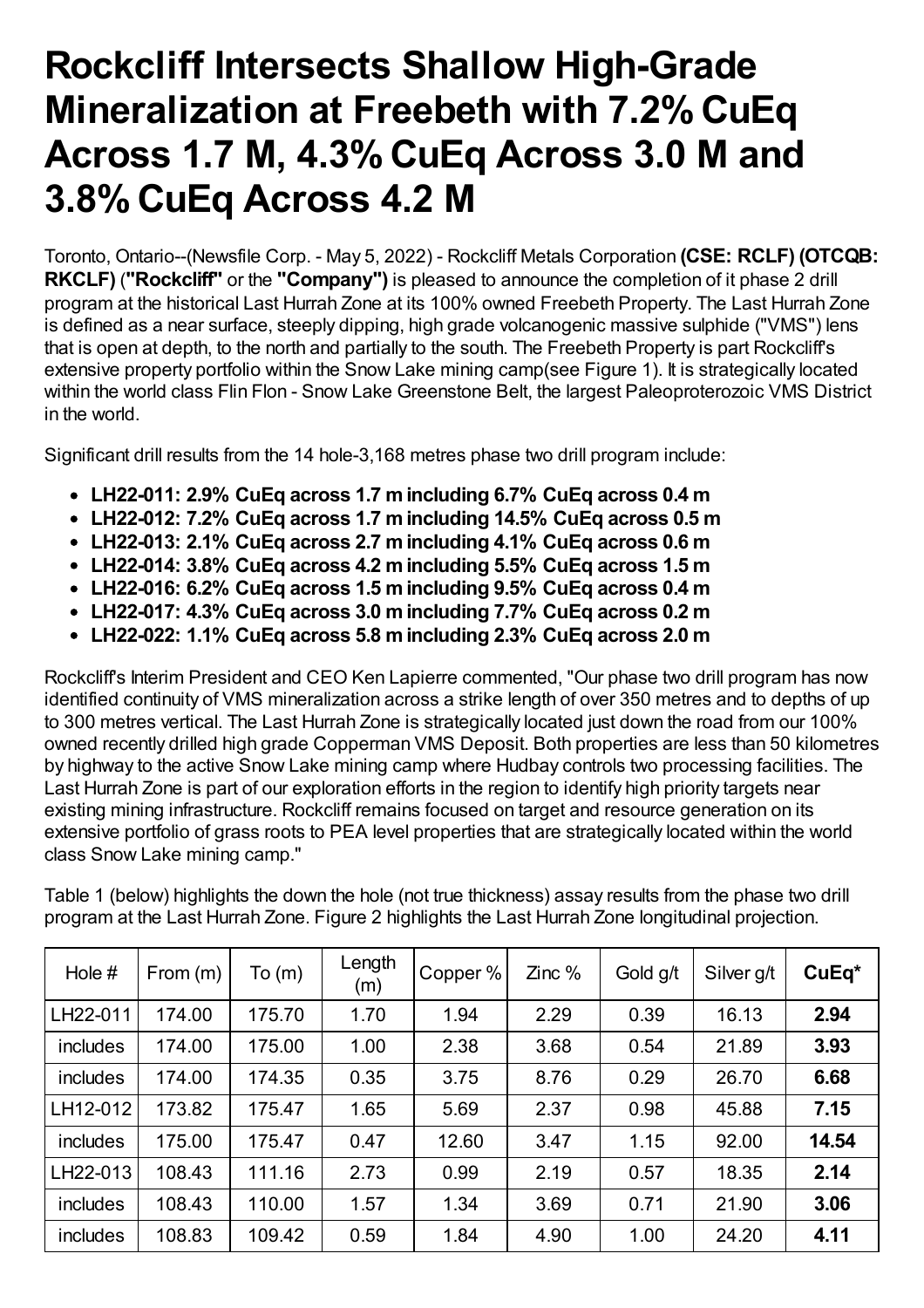| LH22-014   | 137.70 | 141.93 | 4.23 | 2.33 | 3.50 | 0.49 | 24.78 | 3.82 |
|------------|--------|--------|------|------|------|------|-------|------|
| includes   | 137.70 | 139.15 | 1.45 | 3.17 | 6.12 | 0.51 | 30.32 | 5.49 |
| LH22-015   | 301.43 | 302.39 | 0.96 | 1.06 | 3.21 | 0.41 | 8.72  | 2.33 |
| includes   | 301.78 | 302.08 | 0.30 | 1.11 | 5.63 | 0.36 | 12.60 | 3.13 |
| <b>AND</b> | 334.54 | 335.74 | 1.20 | 1.55 | 0.27 | 0.24 | 9.70  | 1.79 |
| LH22-016   | 216.75 | 218.26 | 1.51 | 3.37 | 4.96 | 1.78 | 36.73 | 6.19 |
| includes   | 216.75 | 217.10 | 0.35 | 5.54 | 7.10 | 2.30 | 63.40 | 9.47 |
| LH22-017   | 129.67 | 132.69 | 3.02 | 1.34 | 8.48 | 0.29 | 19.35 | 4.25 |
| includes   | 132.46 | 132.69 | 0.23 | 4.84 | 8.07 | 0.54 | 36.70 | 7.74 |
| LH22-021   | 179.91 | 180.10 | 0.19 | 0.32 | 7.80 | 0.10 | 17.00 | 2.92 |
| LH22-022   | 235.46 | 241.30 | 5.84 | 0.90 | 0.45 | 0.15 | 5.38  | 1.13 |
| includes   | 235.71 | 237.75 | 2.04 | 1.89 | 0.73 | 0.29 | 12.27 | 2.31 |
| LH22-023   | 124.58 | 126.09 | 1.51 | 1.16 | 2.55 | 0.33 | 18.83 | 2.26 |
| includes   | 125.37 | 125.65 | 0.28 | 2.35 | 1.36 | 0.59 | 33.40 | 3.31 |
| LH22-024   | 235.61 | 235.81 | 0.20 | 0.21 | 1.23 | 0.75 | 16.80 | 1.21 |

LH22-018, 019, 020 tested east of mineralization and failed to intersect significant VMS mineralization, (m) = metres represent interpreted true thickness, % = percentage, g/t = grams per tonne, \*QuEq = copper equivalent value used US\$3.15/pound copper, US\$1.22/pound zinc, US\$1750/ troy ounce gold and US\$22 /per ounce silver and recoveries of 95% Qu, 80% Zn, 80% Au and 80% Ag. QuEq = Qu grade % + (Zn grade % X Zn price per lb/Qu price per pound) + (Au grade g/t X Au price per gram/ Qu price per tonne) X 100 + (Ag grade g/t X Ag price per gram/ Qu price per tonne) X100. The numbers may not add up due to rounding.



**Figure 1: Rockcliff's Property Portfolio (in blue) showcasing its 7 VMS Deposits and the Last Hurrah Zone**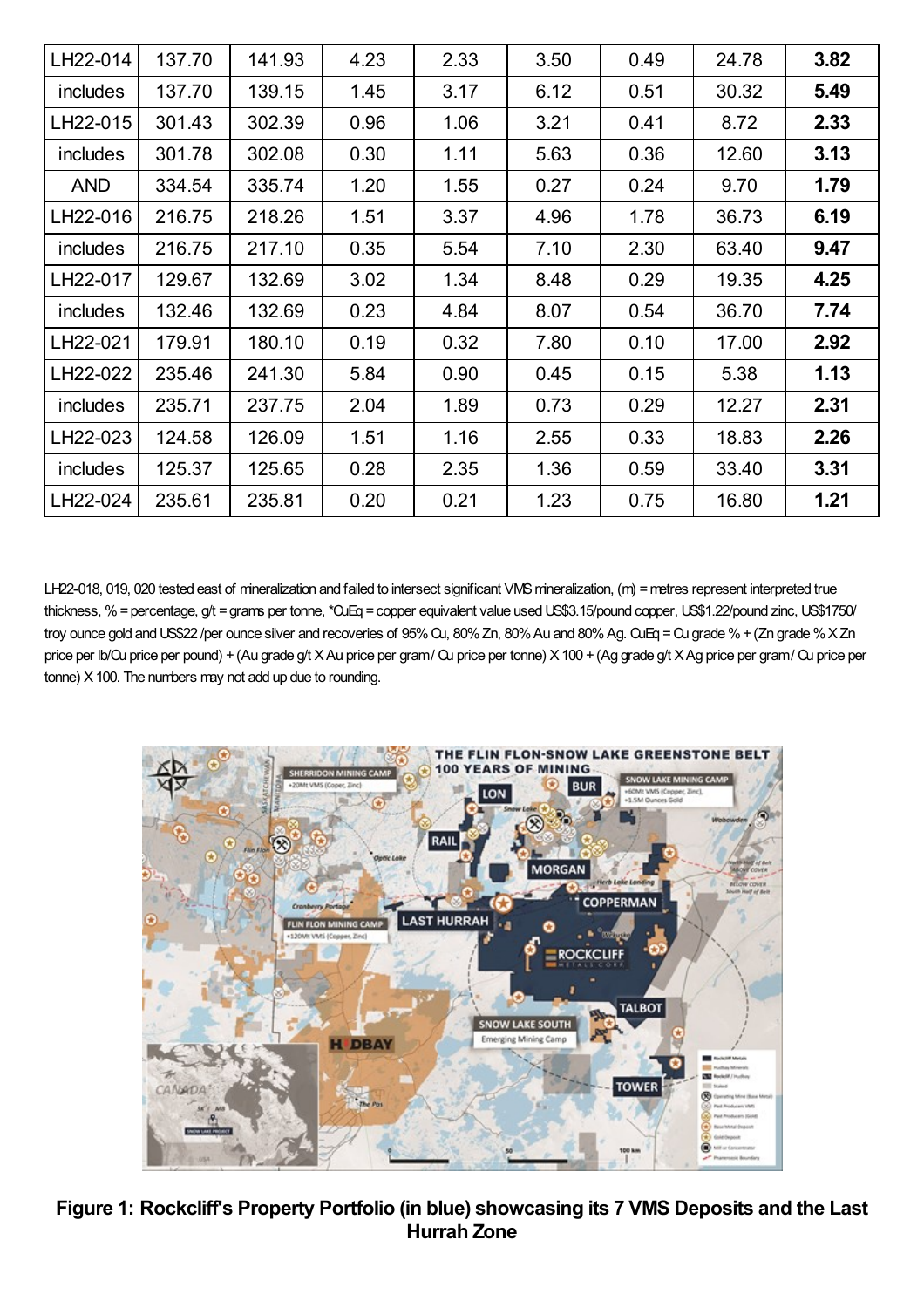To view an enhanced version of Figure 1, please visit:

[https://orders.newsfilecorp.com/files/3071/122826\\_c18a01aa8428e82e\\_001full.jpg](https://orders.newsfilecorp.com/files/3071/122826_c18a01aa8428e82e_001full.jpg)



# **Figure 2: Last Hurrah Zone Longitudinal Projection (in red) and High-Grade Drill Hole Intercepts**

#### To view an enhanced version of Figure 2, please visit: [https://orders.newsfilecorp.com/files/3071/122826\\_c18a01aa8428e82e\\_002full.jpg](https://orders.newsfilecorp.com/files/3071/122826_c18a01aa8428e82e_002full.jpg)

Additional phase 2 Last Hurrah Zone drill hole information is summarized below.

| Hole $#$ | UTM-E  | UTM-N   | Dip°  | Azimuth° | Length $(m)$ |
|----------|--------|---------|-------|----------|--------------|
| LH22-011 | 412681 | 6046837 | $-55$ | 74       | 224          |
| LH22-012 | 412682 | 6046839 | $-65$ | 74       | 245          |
| LH22-013 | 412677 | 6046915 | $-62$ | 70       | 164          |
| LH22-014 | 412677 | 6046915 | $-74$ | 70       | 236          |
| LH22-015 | 412607 | 6046792 | $-64$ | 74       | 359          |
| LH22-016 | 412622 | 6046882 | $-65$ | 70       | 275          |
| LH22-017 | 412774 | 6046700 | $-66$ | 70       | 178          |
| LH22-018 | 412811 | 6046715 | $-58$ | 70       | 131          |
| LH22-019 | 412826 | 6046671 | -48   | 70       | 131          |
| LH22-020 | 412792 | 6046628 | $-55$ | 70       | 161          |
| LH22-021 | 412751 | 6046618 | $-57$ | 70       | 230          |
| LH22-022 | 412725 | 6046764 | $-80$ | 70       | 320          |
| LH22-023 | 412639 | 6046983 | $-58$ | 70       | 194          |
| LH22-024 | 412578 | 6046953 | $-62$ | 64       | 320          |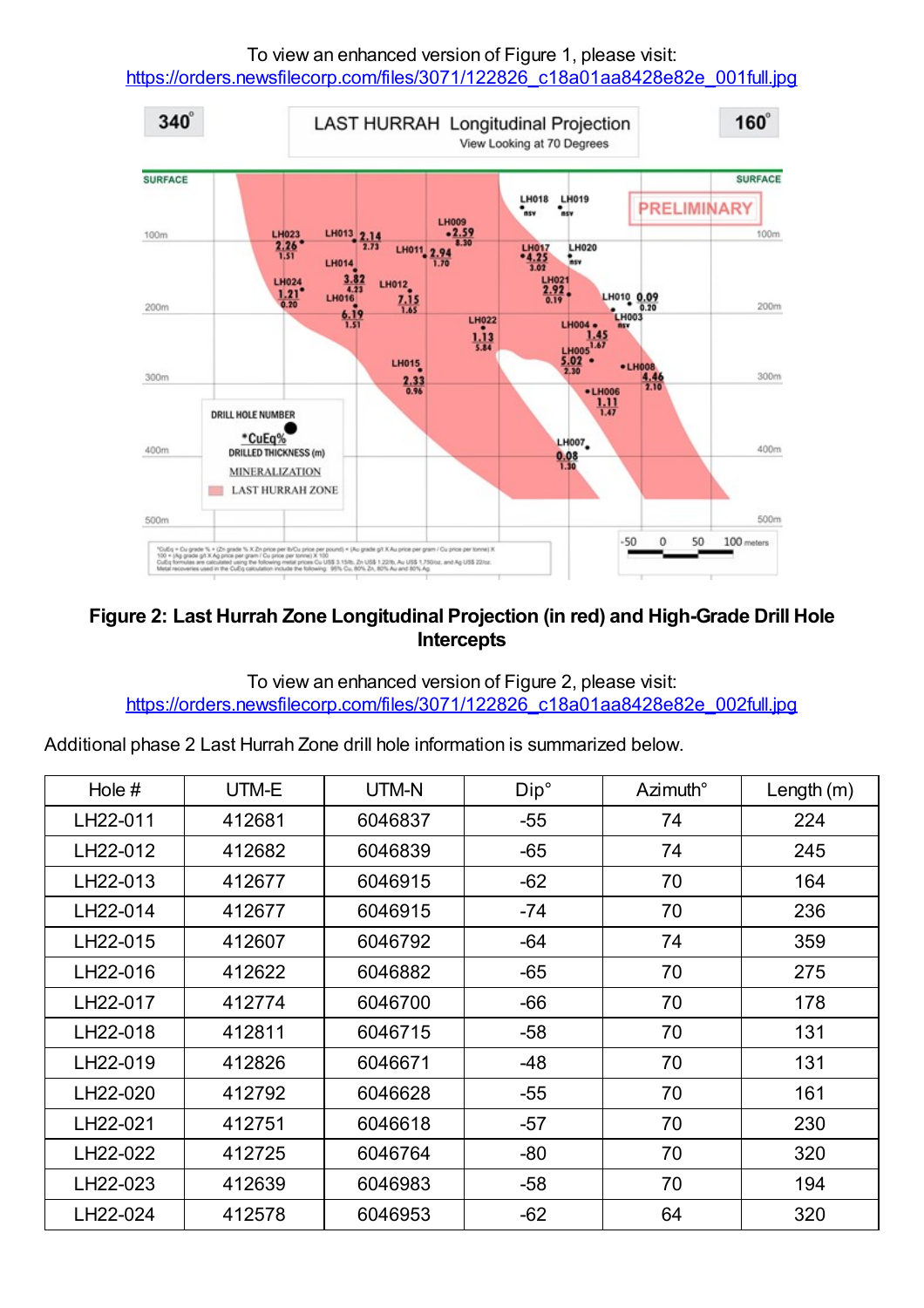# **Quality Control and Quality Assurance**

Samples of half core from the Last Hurrah Zone drill program were packaged and shipped directly from Rockcliff's core facility in Snow Lake to ALS Canada Ltd. (ALS), in Thunder Bay, Ontario. ALS is a Canadian assay laboratory and is accredited under ISO/IEC 17025. Each bagged core sample was dried, crushed to 70% passing 10 mesh and a 250g pulp is pulverized to 85% passing 150 mesh for assaying. Once processed, samples are shipped from the preparation lab to their accredited analytical facility in North Vancouver, BC. A 0.5g cut is taken from each pulp for base metal analyses and leached in a multi acid (total) digestion and then analyzed for copper, lead, zinc and silver by inductively coupled plasma atomic emission spectroscopy. Gold concentrations are determined by fire assay using a 30g charge followed by an atomic absorption finish. Samples greater than the upper detection limit (3000 ppb) are reanalyzed using fire assay gravimetric using a 1 assay Ton charge. Rockcliff inserted certified blanks and standards in the sample stream to ensure lab integrity. Rockcliff has no relationship with ALS other than ALS being a service provider to the Company.

Ken Lapierre P.Geo., Interim President & CEO and VP Exploration of Rockcliff, a Qualified Person in accordance with Canadian regulatory requirements as set out in NI 43-101, has read and approved the scientific and technical information that forms the basis for the disclosure contained in this press release.

# **About Rockcliff Metals Corporation**

Rockcliff is a Canadian exploration and resource development Company with grass roots to PEA level, high-grade VMS copper-zinc dominant deposits in the Snow Lake area of central Manitoba. The Company is a major landholder in the Flin Flon-Snow Lake Greenstone Belt which is the largest Paleoproterozoic VMS district in the world, hosting high-grade mines and deposits containing copper, zinc, gold and silver. The Company's extensive portfolio of properties totals approximately 4,000 km<sup>2</sup> and includes six 100% owned high grade, undeveloped VMS deposits. Rockcliff's (49% ownership) seventh high grade VMS deposit, the Talbot Copper Deposit, is a joint venture with Hudbay (51% ownership).

Find out more, visit our website and social media.

Book a meeting with Management: [https://calendly.com/rockcliffmetals/30min](https://www.newsfilecorp.com/redirect/2JZZyfMN87) Website: [http://rockcliffmetals.com](https://www.newsfilecorp.com/redirect/MZ55etVxDL) Twitter: [@RockcliffMetals](https://www.newsfilecorp.com/redirect/bAKKvCPYN4) LinkedIn: [Rockcliff](https://www.newsfilecorp.com/redirect/7ezE0UqV12) Metals Corp Facebook: Rockcliff Metals [Corporation](https://www.newsfilecorp.com/redirect/3eZZyt2NyR) For further information, please contact:

Rockcliff Metals Corporation

Ken Lapierre Interim President & CEO Cell: (647) 678-3879 [ken@rockcliffmetals.com](mailto:ken@rockcliffmetals.com)

*Cautionary Note Regarding Forward-Looking Statements: This news release includes forwardlooking statements that are subject to risks and uncertainties. Forward-looking statements involve known and unknown risks, uncertainties, and other factors that could cause the actual results of the Company to be materially different from the historical results or from any future results expressed or implied by such forward-looking statements. All statements contained in this news release, other than statements of historical fact, are to be considered forward-looking. Although Rockcliff believes the expectations expressed in such forward-looking statements are based on reasonable assumptions, such statements are not a guarantee of future performance and actual results or developments may*